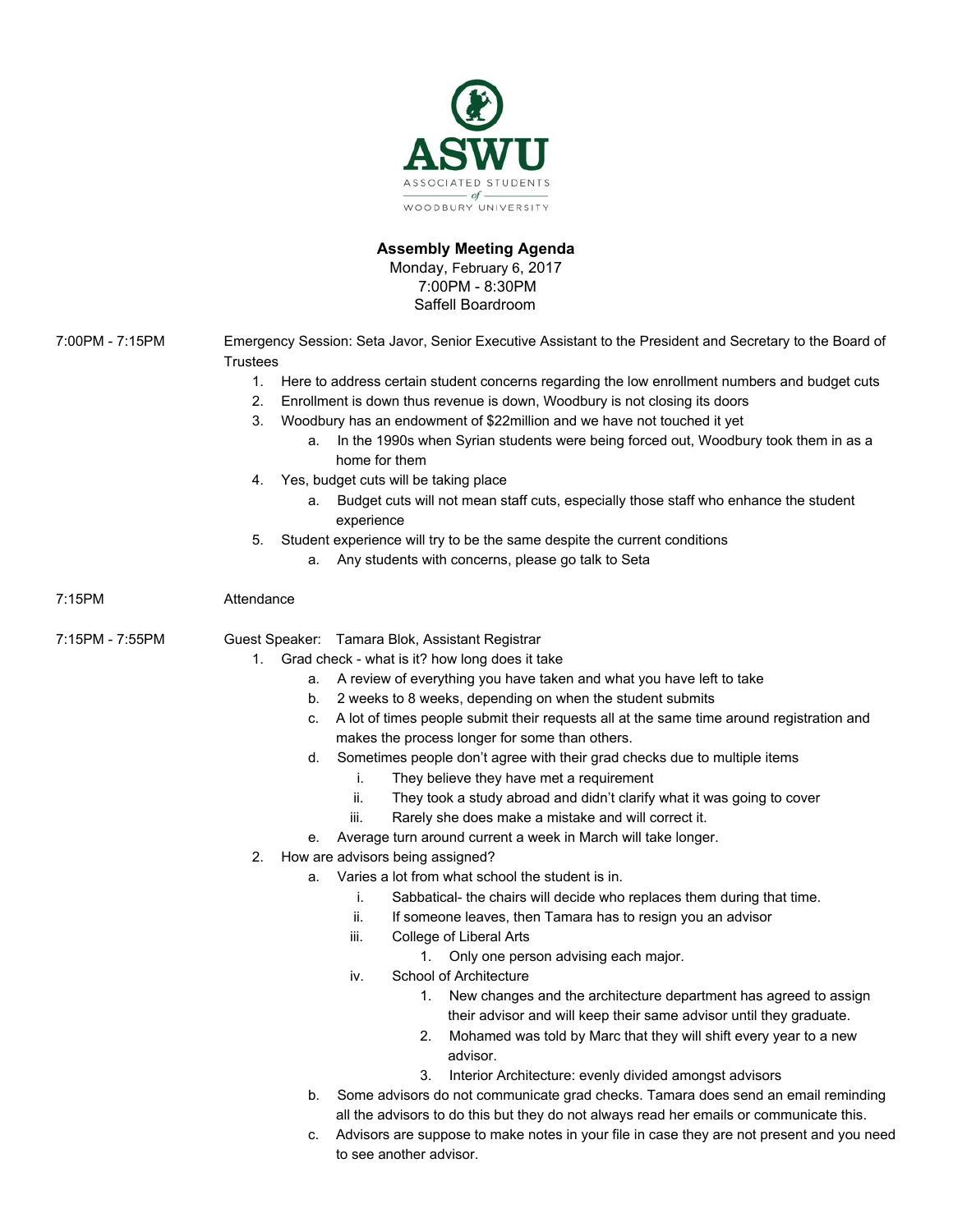- d. If your curriculum changes you still have the same curriculum as when you came in to Woodbury if you would like to take a new course in the curriculum you have to submit a substitution form for the registrar's office to approve it when you register.
- 3. What are the graduation requirements? What are the requirements to walk?
	- a. If you have done your grad check and you have completed all the requirements you will automatically be qualified to graduate if you are still missing something you will have to submit a petition to graduate.
		- i. Undergrad GPA requirement 2.0
		- ii. Graduate GPA requirement 3.0
	- b. Mauro suggests turning in your grad check 3 semesters out of your expected graduation.
	- c. Walk Petition
		- i. No more than 6 units left to complete
		- ii. Must file petition to qualify to walk, you will not automatically qualify.
		- iii. If you file to walk and you chose not to you can't in the future. You only have one chance at commencement.
	- d. 3.5 GPA or above do not get their honors at the commencement ceremony but get them on everything that is important such as your diploma
- 4. Student Questions and Comments
	- a. Advisors should have a copy of your transfer credits.
	- b. If you are an architecture major the architecture department has to review your portfolio to assign where you are to be assigned within architecture.
	- c. How long after you commencement does your transcript get stamped that you complete your degree because accounting major need that stamp by a certain time to take their CPA exams.
	- d. Minor degree requirements having 18 units but then having 3 other classes for prerequisites for those 18 units then turns that 18 unit minor into a 27 unit minor.
		- i. The business department is aware of this problem.
	- e. If you needed or wanted a second grad check do you have to pay for it? No she updates it every semester after your grad check.

## 7:55PM - 8:00PM Upcoming Events

- ASWU Elections The Contract of Tebruary 22nd- March 3rd
	- Applications due tonight at 11:59pm to Jia and Mauro. Mauro will begin grade checks tomorrow for GPAs.
	- Campaigning starting Wednesday.
- AS You Day with Organization Fair Wednesday, February 22nd, 11:30a-1:30p
	- If you participate ASWU will give you \$100 dollars for participating. Please email Esteban if you would like to participate. [esteban.m.cerna@hotmail.com](mailto:esteban.m.cerna@hotmail.com)
	- BPWOW, Tuesday, Wednesday 12:00-1:00p
		- Valentines cards for soldiers
- AIAS Candy Grams, Fundraiser, February 14th
	- \$3 Candy Bags
	- Roses for sales, \$3-4

### 8:00PM - 8:05PM Senator Reports

School of Architecture

## 1. Mohamed Hasan [mohamedhasan1256@gmail.com](mailto:mohamedhasan1256@gmail.com)

- a. Report as of the meeting with Marc Nevau February 6th, 2017 at 2:15 pm;
	- i. The door in the new 4th year building on the bottom floor was broken, needed maintenance request.
	- ii. Talked about extra parking/loading zones for students to drop off work/misc. in the school of architecture. City restricted this request because of the fire lane not being adequate for city standards.
	- iii. Requested Studio clean out days extended from 7 to 10 effective this semester.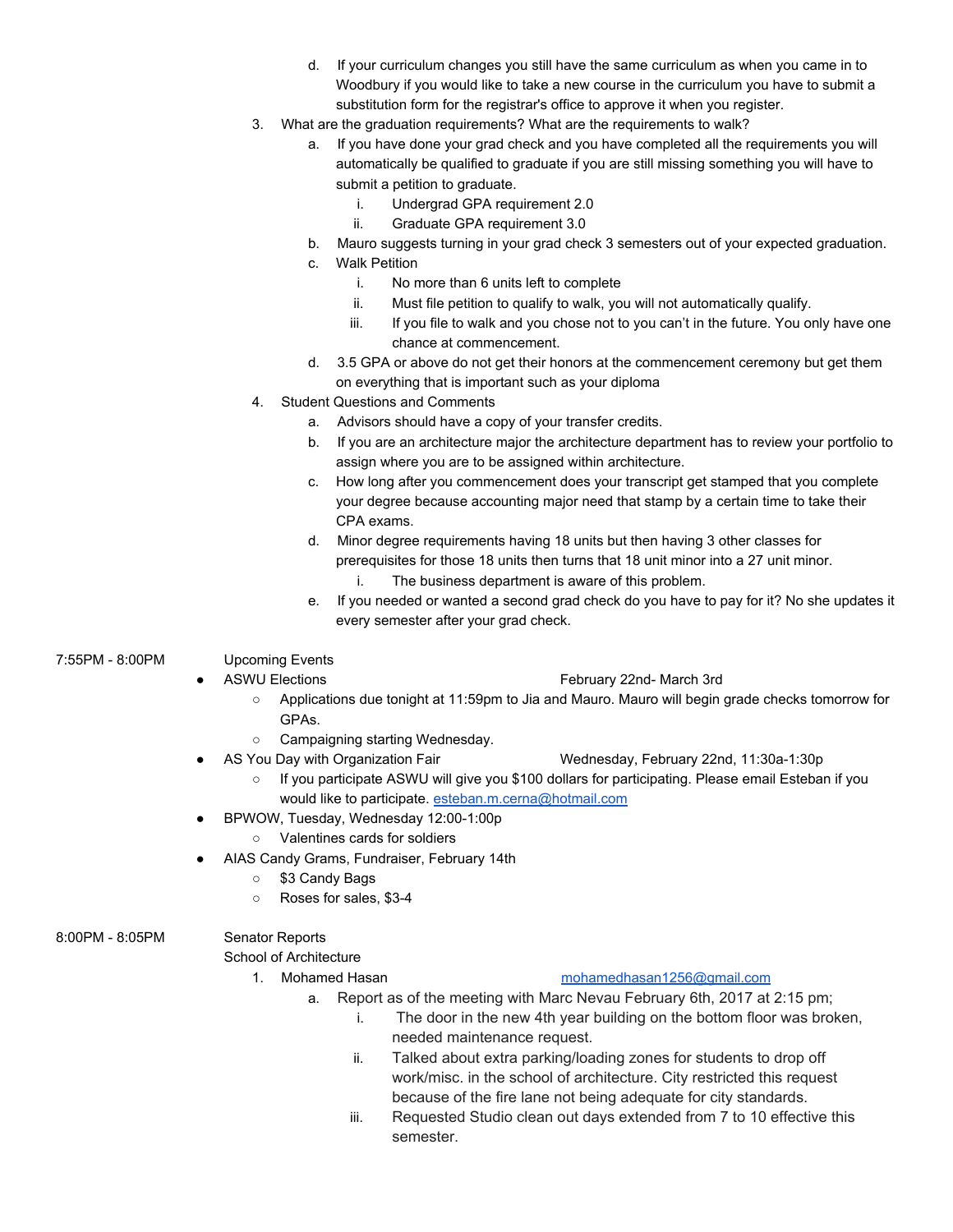|                 |    | iv.                                  |                                          | Make final reviews more significant in terms of drawing in prospective                      |  |
|-----------------|----|--------------------------------------|------------------------------------------|---------------------------------------------------------------------------------------------|--|
|                 |    |                                      |                                          | students by adding fee waivers, event prizes etc.                                           |  |
|                 |    | ν.                                   |                                          | I have permission now to make no smoking/no spray-mounting signs                            |  |
|                 |    |                                      |                                          | around school of architecture. Will make them visible and will put them in                  |  |
|                 |    |                                      | studio as well.                          |                                                                                             |  |
|                 |    |                                      |                                          | 1. Spray booth in interior architecture and designated area in the dirt                     |  |
|                 |    |                                      | by the woodshop.                         |                                                                                             |  |
|                 |    | vi.                                  |                                          | Involving this school with prospective schools as part of their studio topic to             |  |
|                 |    |                                      |                                          | design for example a second level to the third year studio, remove it                       |  |
|                 |    |                                      |                                          | completely and rebuild it involve and physically schedule tours for                         |  |
|                 |    |                                      |                                          | students to excavate the school and design accordingly (it's all for school,                |  |
|                 |    |                                      | it will not actually be built)           |                                                                                             |  |
|                 |    | vii.                                 |                                          | They don't want to market guest speakers, their budget is too low.                          |  |
|                 |    | b.                                   |                                          |                                                                                             |  |
|                 | 2. | <b>VACANT</b>                        |                                          | Please email any recommendations to aswu@woodbury.edu                                       |  |
|                 |    | <b>School of Business</b>            |                                          |                                                                                             |  |
|                 |    | 1. VACANT                            |                                          | Please email any recommendations to aswu@woodbury.edu                                       |  |
|                 | 2. | VACANT                               |                                          | Please email any recommendations to aswu@woodbury.edu                                       |  |
|                 |    | School of Media, Culture, and Design |                                          |                                                                                             |  |
|                 | 1. | Niomie Glory                         |                                          | niomie.glory@gmail.com                                                                      |  |
|                 |    | No Report<br>а.                      |                                          |                                                                                             |  |
|                 |    | 2. Andrew Hill                       |                                          | drewboy585@gmail.com                                                                        |  |
|                 |    | No Report<br>а.                      |                                          |                                                                                             |  |
|                 |    | College of Liberal Arts              |                                          |                                                                                             |  |
|                 |    | 1. Tricia Lopez                      |                                          | tricia_lopez1131@yahoo.com                                                                  |  |
|                 |    | a. No Report                         |                                          |                                                                                             |  |
|                 | 2. | VACANT                               |                                          | Please email any recommendations to aswu@woodbury.edu                                       |  |
| 8:05PM - 8:15PM |    | <b>Executive Board Reports</b>       |                                          |                                                                                             |  |
|                 |    | 1. Jia Er Lin, President             |                                          | jiaer.lin@woodburyuniversity.edu                                                            |  |
|                 |    |                                      | a. All report is elections.              |                                                                                             |  |
|                 | 2. | Alex Holguin, Executive VP           |                                          | alexholguin18@hotmail.com                                                                   |  |
|                 |    |                                      |                                          | a. We are excited to report the south hall courtyard remodel is underway we hope to have it |  |
|                 |    |                                      |                                          | finished in time for rotaract event on the 25th. The remodel includes new seating and       |  |
|                 |    |                                      |                                          | hammocks. In the future a ada ramp will also be installed but after the event.              |  |
|                 |    | b.                                   |                                          | Projects are being finalized tonight and will be announced next meeting.                    |  |
|                 |    | C.                                   | Studio Scrap bins are underway.          |                                                                                             |  |
|                 |    | d.                                   | Condom dispensers and swagon underway.   |                                                                                             |  |
|                 |    | i.                                   |                                          | Having female hygiene products dispensers as well.                                          |  |
|                 |    |                                      | 1.                                       | They haven't worked in the past but are available in the nurse's                            |  |
|                 |    |                                      |                                          | 2. Available in the nurse's office for free for everyone. The office of student             |  |
|                 |    |                                      |                                          | affairs will consider putting up signage around campus.                                     |  |
|                 | 3. |                                      | Alecks Rodriguez, VP of Finance          | alex.rodriguez@woodburyuniversity.edu                                                       |  |
|                 |    | a.                                   |                                          | OAC was a success with a lot of events including an event every week.                       |  |
|                 |    | b.                                   | Transfers are being submitted Wednesday. |                                                                                             |  |
|                 | 4. |                                      | Esteban Cerna, VP of Student Orgs        | esteban.m.cerna@hotmail.com                                                                 |  |
|                 |    | а.                                   | because of that.                         | Make sure to complete your organization's renewal. OAC is getting progressivly better       |  |
|                 | 5. |                                      | Stephanie Sandoval, VP of Marketing      | stephanie.sandoval@woodburyuniversity.edu                                                   |  |

- a. Reminder to please submit fliers once approved by Michelle Signey to Stephanie.
- b. Co Sponser stamp sizes
	- i.  $11"$  by  $17" = 4"$  by  $2"$
	- ii.  $5"$  by  $7" = 2"$  by  $1"$
	- iii.  $8.5"$  by  $11" = 3"$  by  $1.5"$
- 6. Amanda Sachartoff, VP of Student Life [amandasachartoff@gmail.com](mailto:amandasachartoff@gmail.com)